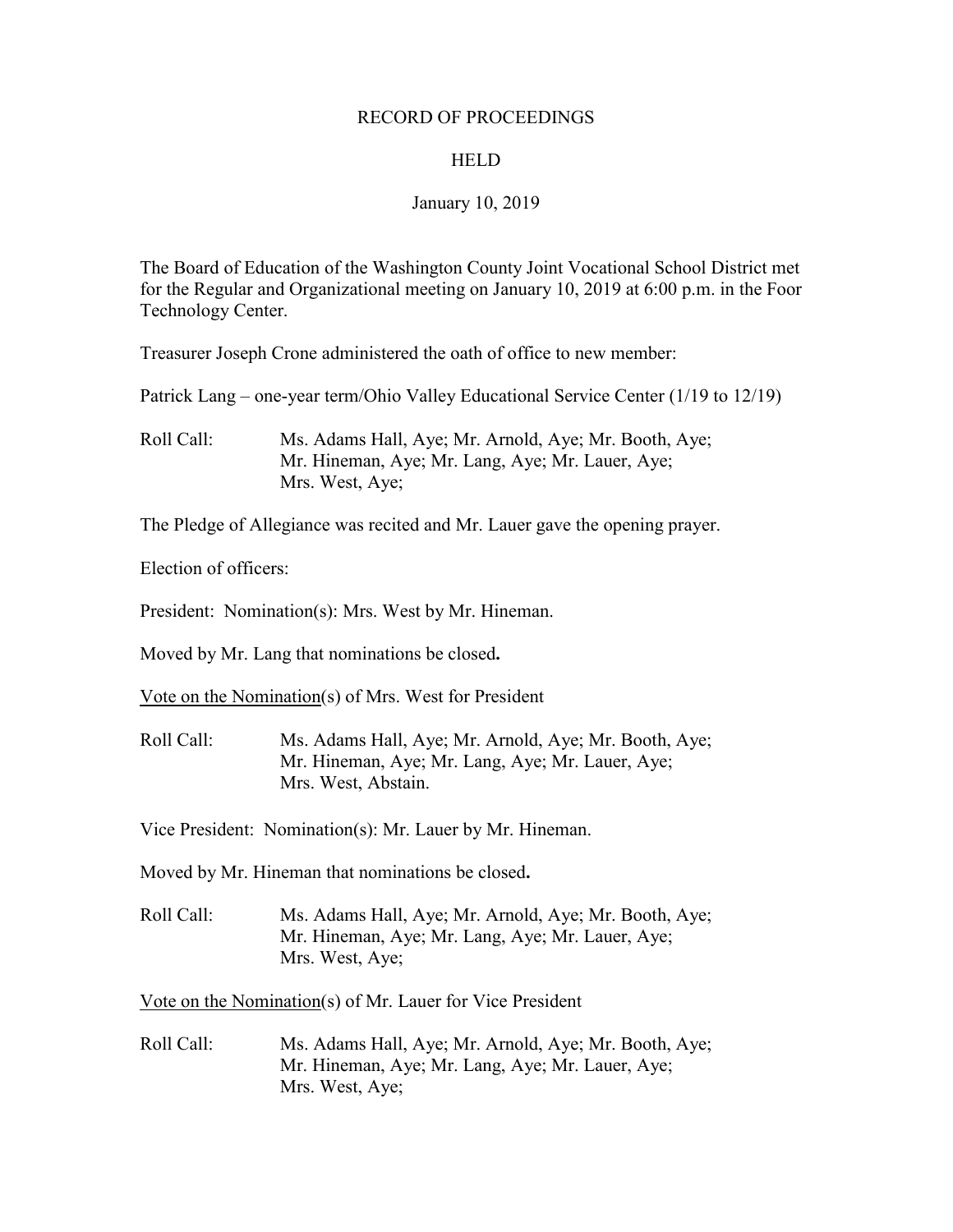Page 6104 Minutes – Washington County JVS District January 10, 2019

Elected President takes charge of the meeting.

# **Resolution #1-19 – The Appointees**

Moved by Mr. Hineman and seconded by Mr. Booth to approve the following resolution:

- a. Appoint **Ms. Adams Hall** as legislative liaison representative to OSBA during 2019.
- b. Appoint **Mr. Arnold** as OSBA Student Achievement Liaison during 2019.
- c. Appoint **Mr. Crone** as designee to attend public records access training required for Board members for each term of office (ORC 109.43)
- Roll Call: Ms. Adams Hall, Aye; Mr. Arnold, Aye; Mr. Booth, Aye; Mr. Hineman, Aye; Mr. Lang, Aye; Mr. Lauer, Aye; Mrs. West, Aye; President West declared the resolution adopted.

## **Resolution #2-19 – Set Time & Place of Regular Monthly Meetings**

Moved by Mr. Booth and seconded by Mr. Arnold to approve the following resolution:

| Place:     | <b>Washington County Career Center</b>                                                                                                                                       |
|------------|------------------------------------------------------------------------------------------------------------------------------------------------------------------------------|
| Time:      | 6:00 p.m. or changed by vote                                                                                                                                                 |
| Date:      | 2 <sup>nd</sup> Thursday of each month or changed by vote                                                                                                                    |
| Roll Call: | Ms. Adams Hall, Aye; Mr. Arnold, Aye; Mr. Booth, Aye;<br>Mr. Hineman, Aye; Mr. Lang, Aye; Mr. Lauer, Aye;<br>Mrs. West, Aye; President West declared the resolution adopted. |

### **Resolution #3-19 – Standing Authorization for Advance, Investments, and Board Service Fund**

Moved by Mr. Arnold and seconded by Mr. Lauer to approve the following resolution:

- a. Authorize Treasurer to request Advance Draws for 2019.
- b. Authorize Treasurer to invest funds for 2019.
- c. Establish the Board Service Fund at \$4,000 for payment of expenses actually incurred by the Board members in the performance of their duties or members elect in training and orientation to the performance of their duties (ORC 3315.15).
- Roll Call: Ms. Adams Hall, Aye; Mr. Arnold, Aye; Mr. Booth, Aye; Mr. Hineman, Aye; Mr. Lang, Aye; Mr. Lauer, Aye; Mrs. West, Aye; President West declared the resolution adopted.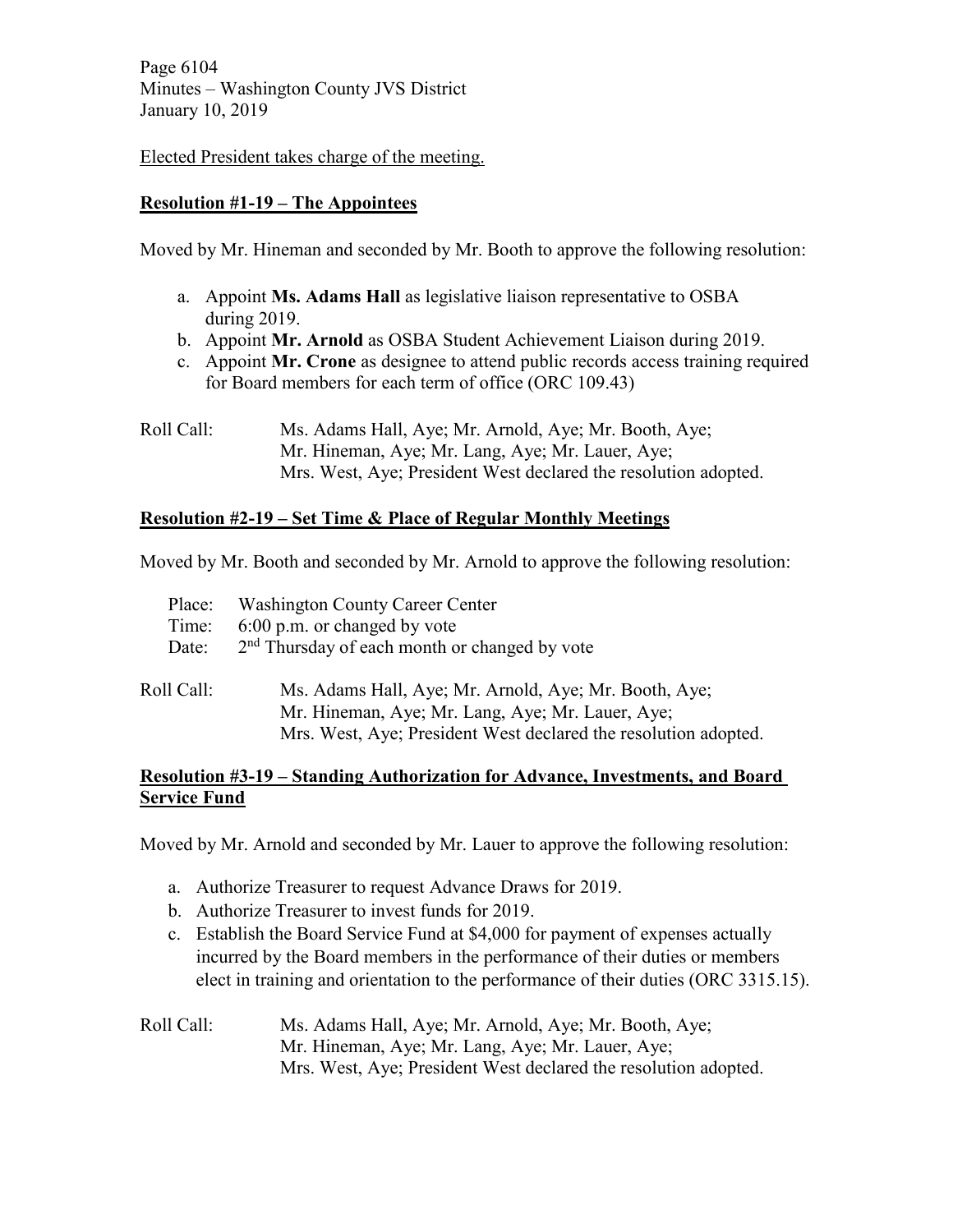Page 6105 Minutes – Washington County JVS District January 10, 2019

### **Resolution #4-19 – Committee Appointments 2019**

Moved by Mr. Booth and seconded by Mr. Hineman to approve the following 2019 Committees:

Superintendent & Treasurer Evaluations: Rod Hineman, Chairman & Lloyd Booth

Finance/Audit: Jeff Lauer, Chairman & Pat Lang

Buildings, Grounds & Leases Lloyd Booth, Chairman & Stacey Adams Hall

Curriculum (includes Material & Equipment): Jeff Lauer, Chairman & Stacey Adams Hall

Negotiations: Debbie West, Chairman & Hugh Arnold

Policy: Rod Hineman, Chairman & Debbie West

Student Activity Internal Audit: Hugh Arnold, Chairman

Roll Call: Ms. Adams Hall, Aye; Mr. Arnold, Aye; Mr. Booth, Aye; Mr. Hineman, Aye; Mr. Lang, Aye; Mr. Lauer, Aye; Mrs. West, Aye; President West declared the resolution adopted.

### **Regular Meeting**

Introduction of Guests – Tasha Werry, Evan Schaad, Mike Elliott and Tony Huffman

Treasurer's Report and Business

- 1. Report
	- a. Auditor of State Award
	- b. ASPIRE Allocation Increase
	- c. Annex Wall Project

### **Resolution #5-19**

Moved by Mr. Lauer and seconded by Mr. Booth to approve the following consent agenda items: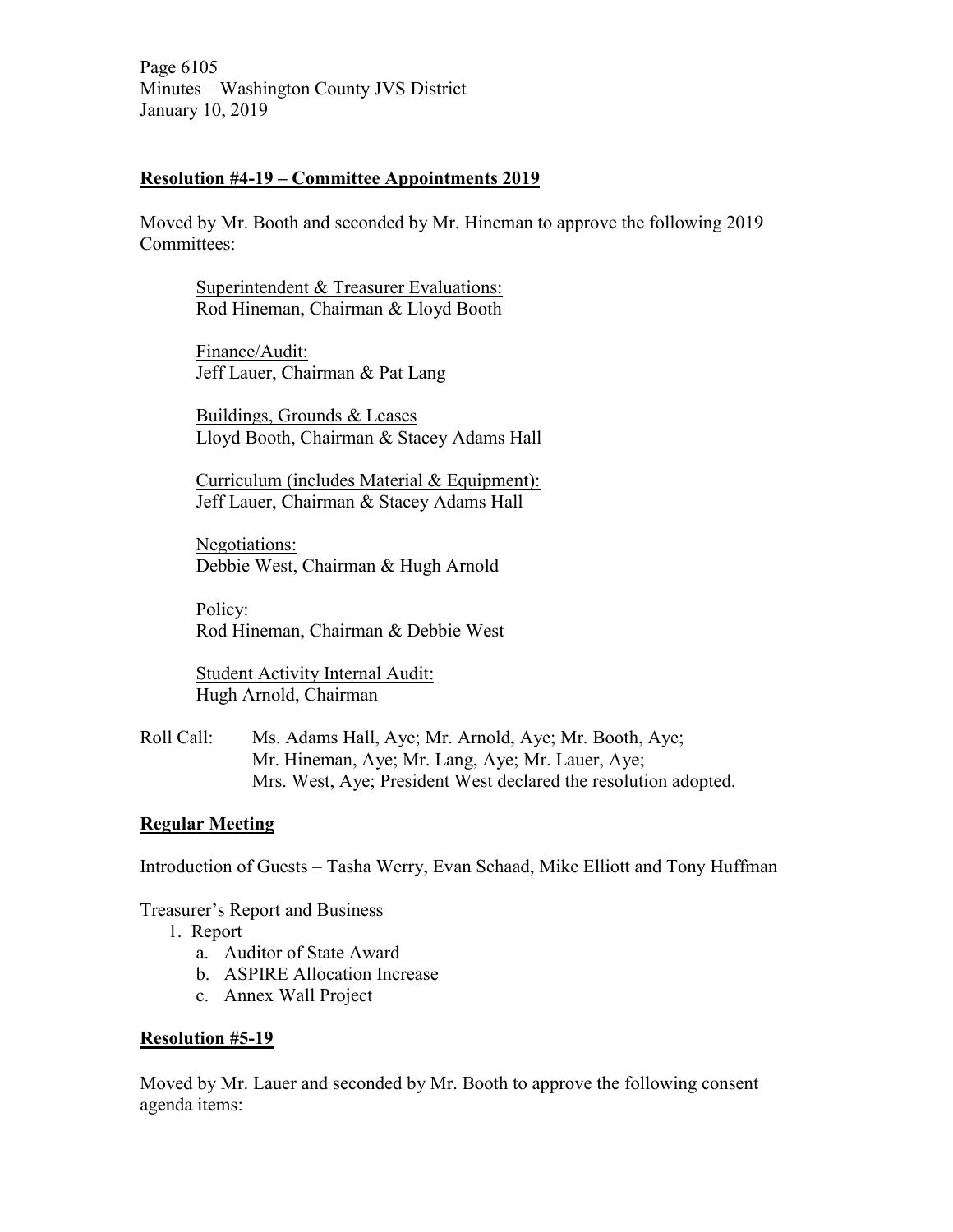Page 6106 Minutes – Washington County JVS District January 10, 2019

- a. Waive the reading and approve the minutes of the regular meeting of December 13, 2018.
- b. Approve the Financial Report by fund/special cost center, check register, bank reconciliation, and record of cash and investments for the month of December, 2018.
- c. Approve the increase in revenue and appropriations for **Aspire Grant** (Fund 501- 9019) in the amount of \$21,000.00 for the fiscal year 2019.

Roll Call: Ms. Adams Hall, Aye; Mr. Arnold, Aye; Mr. Booth, Aye; Mr. Hineman, Aye; Mr. Lang, Aye; Mr. Lauer, Aye; Mrs. West, Aye; President West declared the resolution adopted.

Superintendent's Report and Business:

- 1. Report
	- a. Certificates of Appreciation for Board members: January School Board Recognition Month
	- b. Sophomore Visits
	- c. Honor Roll  $2<sup>nd</sup>$  Nine Weeks
	- d. Marietta Area Chamber of Commerce Annual Dinner Meeting –Monday, March 11  $\omega$  Marietta College – Dyson Baudo Recreation Center 5 – 6:30 pm Social Time – 6:30 pm Dinner & Awards
	- e. Mission and Vision Team

## **Resolution #6-19**

Moved by Mr. Hineman and seconded by Mr. Arnold to approve the following consent agenda items:

- a. Accept the following donations:
	- 1. Eric Frost, 2378 Lightner Road, Guysville, OH 45735 donated a 2002 GMC Sonoma Truck valued at \$500.00 to the Auto Mechanics program.
	- 2. Carol Dixon, 85 Belavista Drive, Marietta, OH 45750 donated a 1999 Oldsmobile valued at \$499.00 to the Auto Mechanics program.
- b. Employ the following part-time Adult Technical Training non-instructor for the year ending June 30, 2019.

| Name       | Area                    | Rate/Hr. | Effective        |
|------------|-------------------------|----------|------------------|
| Anna Hanes | <b>AbleLink Support</b> | \$22.00  | January 11, 2019 |

c. Employ the following part-time Adult Technical Training instructor for the year ending June 30, 2019.

| Name             | Area              | Rate/Hr. | <b>Effective</b> |
|------------------|-------------------|----------|------------------|
| Anna Hanes       | Aspire Instructor | \$22.00  | January 11, 2019 |
| Stephen McIntire | DIT Instructor    | \$43.00  | January 11, 2019 |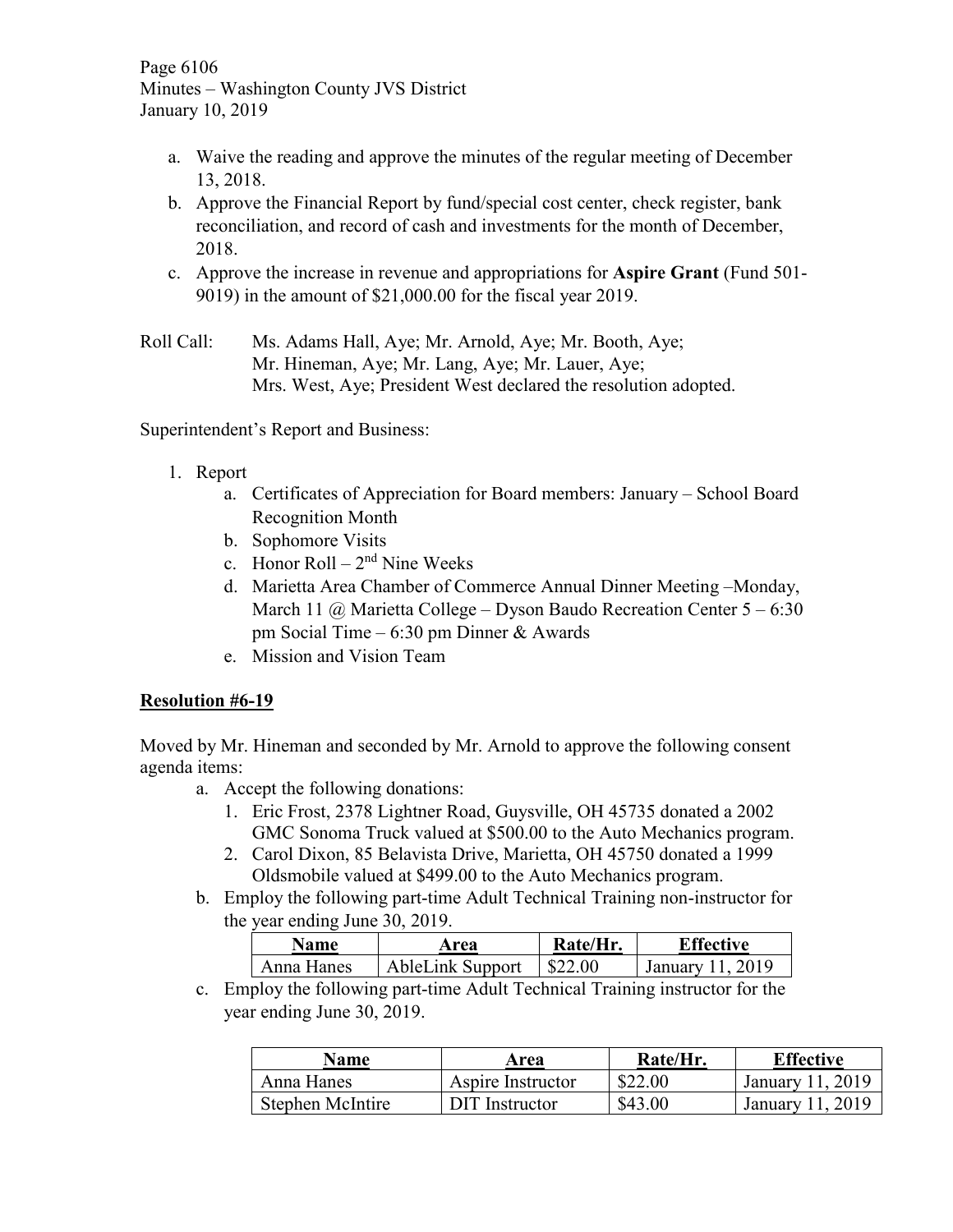Page 6107 Minutes – Washington County JVS District January 10, 2019

| Amber Peck          | ADP Instructor | \$18.57 | July 2, 2018     |
|---------------------|----------------|---------|------------------|
| Kathy Wolfe-Crouser | ADP Instructor | \$21.22 | July 2, 2018     |
| James York          | Chemical       | \$32.00 | January 11, 2019 |
|                     | Technician     |         |                  |

Roll Call: Ms. Adams Hall, Aye; Mr. Arnold, Aye; Mr. Booth, Aye; Mr. Hineman, Aye; Mr. Lang, Aye; Mr. Lauer, Aye; Mrs. West, Aye; President West declared the resolution adopted.

## **Resolution #7-19 – Annex Wall Project Change Order**

Moved by Mr. Lauer and seconded by Mr. Arnold to approve the following resolution:

WHEREAS, Phoenix Associates, Inc. was awarded the Annex Wall Project in an amount not to exceed \$96,960 as previously noted in Resolution #53-18.

WHEREAS, IT WAS FURTHER RESOLVED, that a change order is required based on the initial findings of the foundation and wall surfaces and the Board directs the Superintendent and Treasurer to proceed to complete the annex wall project.

BE IT RESOLVED THAT, The Washington County Career Center Board of Education approves a change order of an additional amount not to exceed \$119,783 to **Phoenix Associates, Inc**. (Total project cost not to exceed \$216,743)

Roll Call: Ms. Adams Hall, Aye; Mr. Arnold, Aye; Mr. Booth, Aye; Mr. Hineman, Aye; Mr. Lang, Aye; Mr. Lauer, Aye; Mrs. West, Aye; President West declared the resolution adopted.

### RECESS INTO EXECUTIVE SESSION

Moved by Mr. Hineman and seconded by Mr. Booth to recess into Executive Session to consider matters required to be kept confidential by federal law or regulations or state statutes at 6:51 p.m.

Roll Call: Ms. Adams Hall, Aye; Mr. Arnold, Aye; Mr. Booth, Aye; Mr. Hineman, Aye; Mr. Lang, Aye; Mr. Lauer, Aye; Mrs. West, Aye;

### ADJOURN EXECUTIVE SESSION

Mrs. West declared the meeting open in regular session at 7:28 p.m.

## ADJOURNMENT